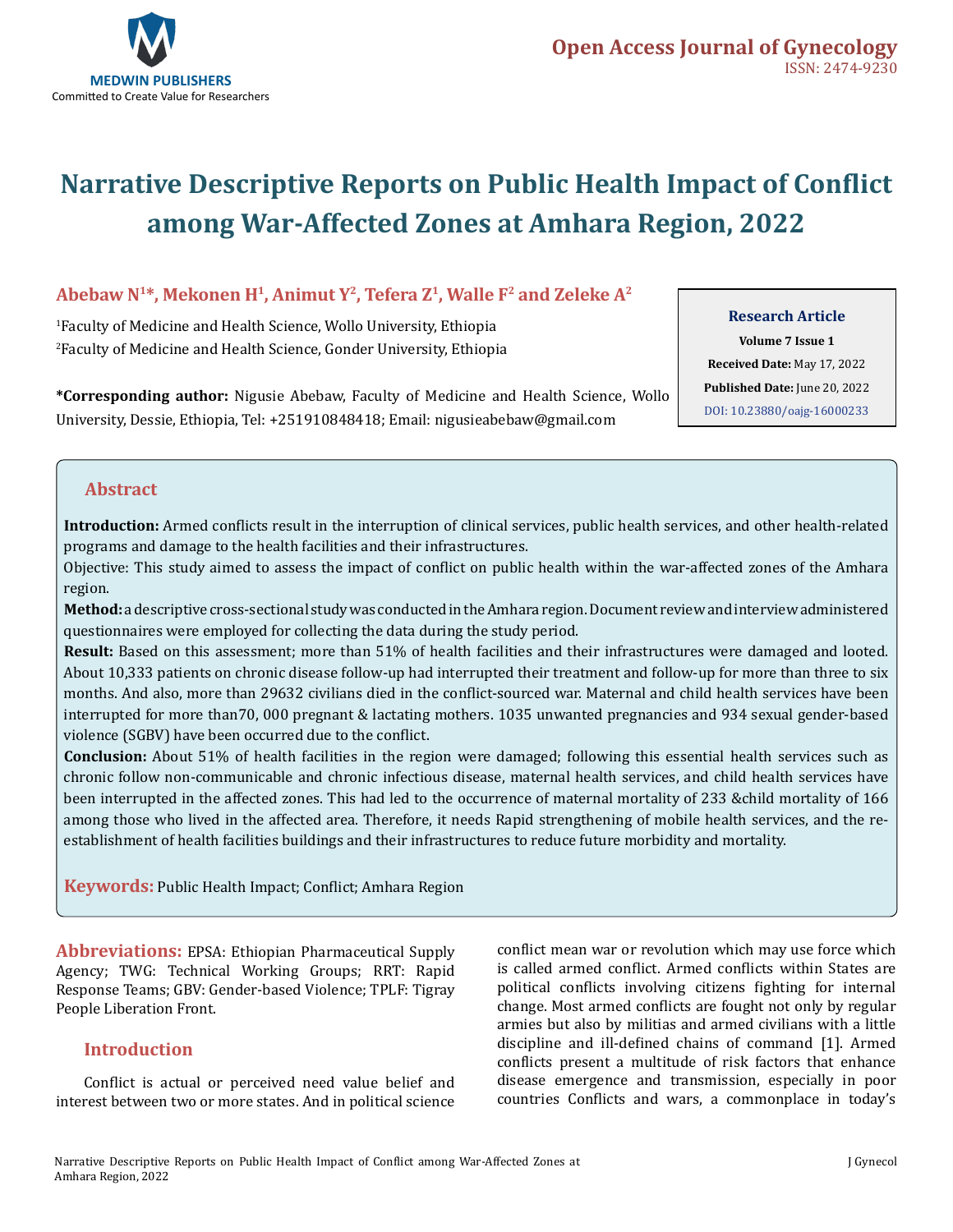**[Open Access Journal of Gynecology](https://medwinpublishers.com/OAJG)**

world have left populations in dire poverty, displaced people from their homes, and deprived them of having access to essential services and made people vulnerable to various diseases. Detection and control of diseases in conflictaffected regions is an arduous task because of multiple risk factors that promote disease transmission and hinder control in many poor-resource settings [1,2]. Detection and control of diseases in conflict-affected regions is an arduous task because of multiple risk factors that promote disease transmission and hinder control in many poor-resource settings. Conflict is the ultimate social determinant of health, and conflict-affected countries are lagging. More and more people are being forcibly displaced inside their own countries, while still others attempt to cross into neighboring countries and beyond [1,3].

The public health impact of a crisis ranges from both direct (injury or death from the crisis itself) to indirect (changes in living conditions, forced displacement, lack of legal protection or decreased access to health care). Based on the situation reports from the health sector, these humanitarian crises resulted in a significant impact on the health and well-being of affected populations. The social support and interactions have also been interpreted in these areas which can create panic and anxiety in the affected community [4]. Conflicts arising due to violent differences between two opposing groups or individuals present a multitude of risk factors that enhance disease emergence and transmission, especially in poor countries. Conflicts and wars are commonplace in today's world have left populations in direct poverty, displaced people from their homes and deprived them of having access to essential services, and made people vulnerable to various diseases. It is one of the most common disasters and a global health issue. Long-lasting and protracted conflicts in particular have consequences not only for the war-wounded but also for the health of entire communities [1,5]. In recent years Ethiopia has also one of the victims of conflict with TPLF and other armed forces. So, conflict is one of the most common disasters in Ethiopia including in the Amhara region and its respective zones. Even if the government of Ethiopia has taken different interventions the disaster of conflict is now away from a serious problem in the Amhara region from different directions. And it results in acritical public health impacts. Despite this, the regional disaster risk management early warning and preparedness and mitigation intervention are very weak and too limited Notification and supporting letters were written to the department of Amhara public health institute. Give clear information about the participants. Participants have the right to give their opinion, the right to withdraw, and refuse the interview at any time. In addition, written informed consent was also requested for their readiness to participate during the data collection period.

## **Method and Material**

#### **Study Area**

This study was conducted in the Amhara region. Bahir dar is the capital city of the Amhara region found 450 km from the capital city of Addis Ababa. The region has a total of 15 zones including the city administration. Among this zone nine [6] of them were affected by the conflicts between the two regions. The region has a total population of 22000170 from this 11005000 are male the rest are female. The region has a total of 876 health centers, 87 hospitals, and 16000 health posts.

#### **Study Design**

The descriptive cross-sectional design was employed during the study period.

#### **Sampling Procedure**

Purposive sampling methods were employed.

#### **Data Collection Method**

The data has been collected by using documented review of secondary data from the regional health bureau and observation of some primary data at the affected sites. The tool was used for the data extraction checklist.

## **Ethical Clearance**

Notification and supporting letters were written to the department of Amhara public health institute. Give clear information about the participants. Participants have the right to give their opinion, the right to withdraw, and refuse the interview at any time. In addition, written informed consent was also requested for their readiness to participate during the data collection period.

#### **Result**

The TPLF invasion of the Amhara region starts on July 10/2013 and scaleup up to many zones and districts of the Amhara region within a short period Following this conflict different public health emergency responses at different times at different phases have been cascaded. Regional disaster risk management situation: there is a leading sector of disaster risk management at the regional level in the form of a disaster risk management office. with a role in disaster prediction, data analysis, interpretation, and result dissemination, in addition, to organizing the responsible stakeholders before and after the occurrence of an emergency and emergency preparedness and readiness plan within the participation of members of the leading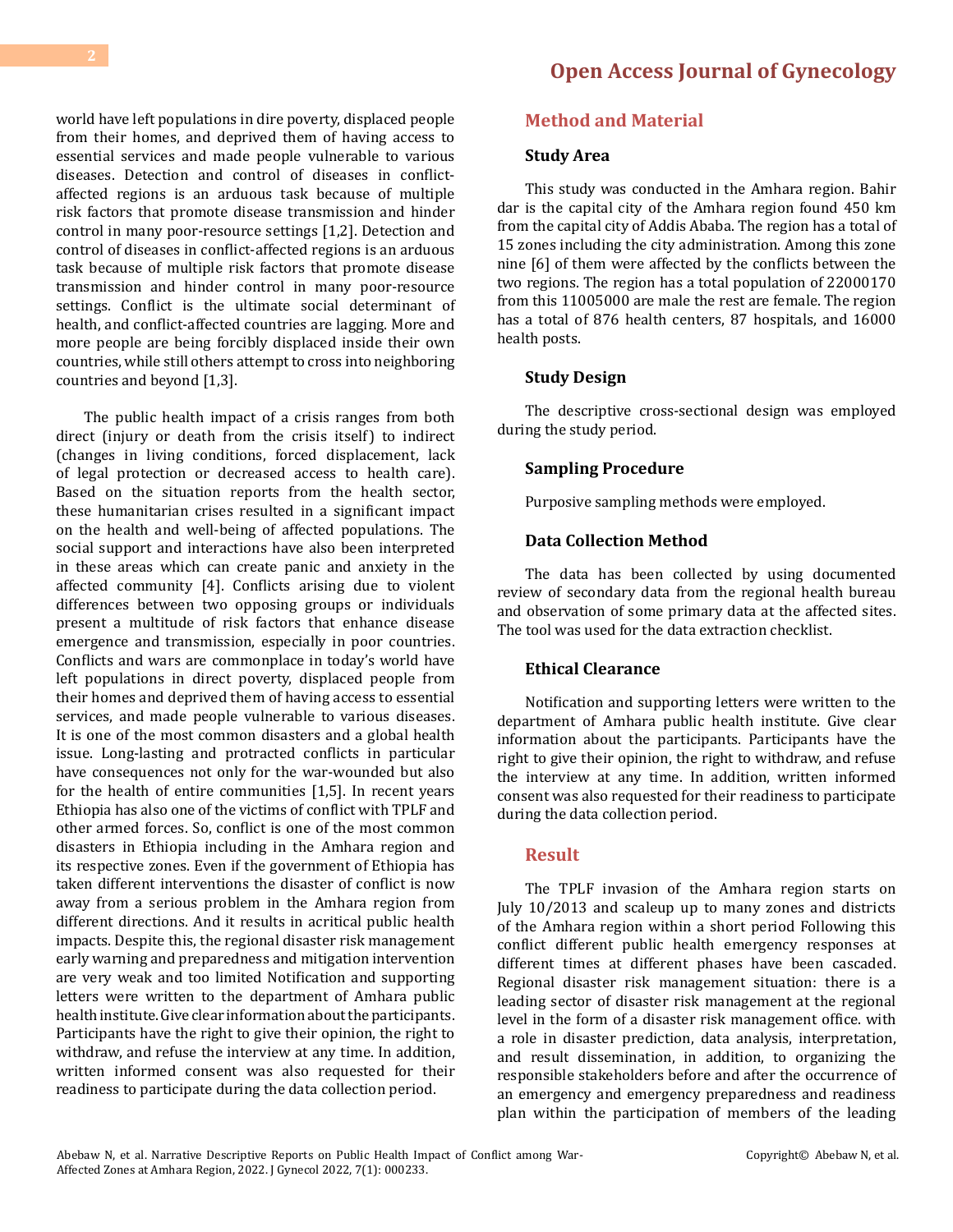sectors such as health, agriculture, water and security. Early warning and preparedness: Though there were some clues about the Tigray invasion since October 24/ 2013 EFY; there is no documented and organized risk prediction, analysis, evidenced preparedness plan, or emergency preparedness plan concerning conflict and other disasters except drought and flood. Even if no risk mapping and prediction when the conflict starts; some evacuation, readiness to relief response, and collective site selection had been done some weeks before the risked area was invaded. In addition to human evacuation, there were some medical supplies, medical equipment, and other materials have been evacuated. The Ethiopian pharmaceutical supply agency (EPSA) evacuated a supply and medical equipment which cost 227million birr from eastern Amhara EPSA, and the Regional health bureau has been evacuated ambulances which cost 3 billion ETB. As evidenced by the regional health bureau report, especially from the north wall, south wollo, and North Shewa.

Emergency public health response: Even if it was weak and non-resilient there have been established technical working groups (TWG), Taskforce, and rapid response teams (RRT) as a region that can provide different relief tasks during an emergency of conflict. As a result, 37 collective sites were selected and responsible TWG and task force were assigned at all levels for providing different services such as food distribution (984,000ton) shelter establishment (234,0000), finical empowerment (168,234,345ETB), and sanitary equipment such as soap, detergent, blench (2,134.654psc), modes (454,000pcks), different cooking materials which cost (1256712ETB), lancets (689,000), and maters and (534238 pcs) have been distributed. As a region, a total of 132,865,123(ETB) have been allocated for purchasing drugs, medical equipment, and other supplies. About 452 additional health professionals have been employed for the mobile clinic to do different tasks such as nutritional screening, vaccination, health education, gender-based violence (GBV)

# **[Open Access Journal of Gynecology](https://medwinpublishers.com/OAJG)**

screening and linking to treatment, and follow-up for chronic follow-up (Table 1).

| <b>Types of disease</b>           | <b>Number of patients</b> |  |  |  |
|-----------------------------------|---------------------------|--|--|--|
| Diarrheal disease                 | 34234                     |  |  |  |
| Upper respiratory tract infection | 28986                     |  |  |  |
| dyspepsia                         | 678                       |  |  |  |
| helminthiasis                     | 27668                     |  |  |  |
| scabies                           | 22,456                    |  |  |  |
| injuries                          | 18845                     |  |  |  |
| pneumonia                         | 14786                     |  |  |  |
| Fungal infection                  | 16798                     |  |  |  |
| Mental health                     | 3456                      |  |  |  |
| Diabetes mellitus                 | 268                       |  |  |  |
| hypertension                      | 167                       |  |  |  |
| HIV/AIDS                          | 432                       |  |  |  |
| TB                                | 89                        |  |  |  |

**Table 1:** Clinical services delivery for different disease categories in the last six months at different internal displacement sites, 2022.

## **Damage to Health Facilities and their Infrastructure due to Tigray Conflict in the Amhara Region**

TPLF-led invasion and terrorist attacks destroyed health system infrastructures partially or completely, pillaging medical supplies and equipment, and interruptions of health services, leaving the community reliant on emergency medical assistance. Because in less than six months of the war, health facilities including 2 comprehensive specialized hospitals (Dessie and Woldia Comprehensive specialized hospitals, 11 general hospitals, 27 primary hospitals, and 453 health centers were affected during the war period (Figure 1).



Abebaw N, et al. Narrative Descriptive Reports on Public Health Impact of Conflict among War-Affected Zones at Amhara Region, 2022. J Gynecol 2022, 7(1): 000233.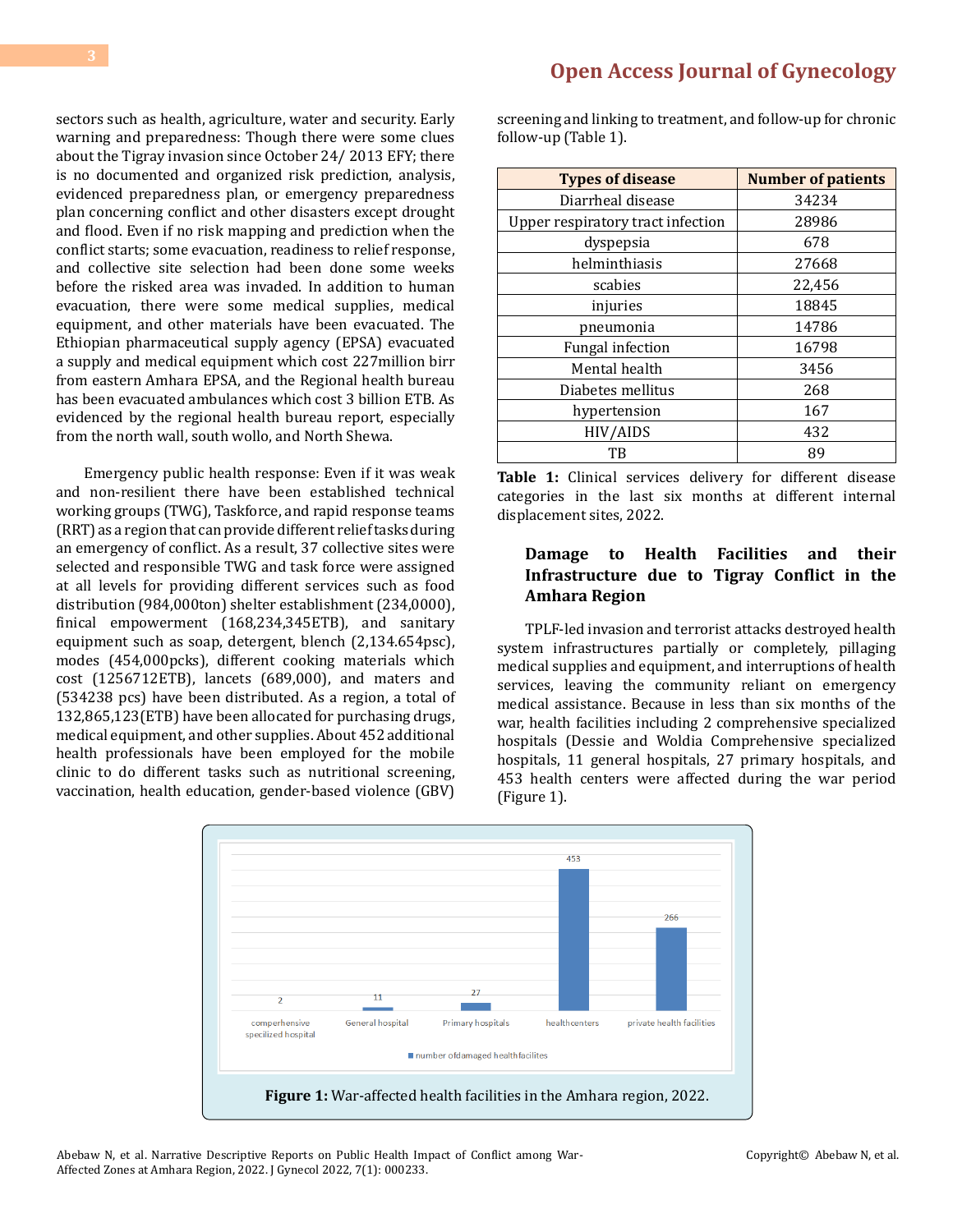## **List of the Damaged Building Health Centers, Hospitals, and Substructures of the Building during the Conflict Period**

Medical equipment damaged and lost/stolen by the TPLF conflict and the estimated cost. The table below indicates the medical equipment damaged in each health facility and

the estimated cost. From the two affected comprehensive specialized hospitals, the medical equipment was damaged and its estimated cost was (41273677.12ETB), from 11 general hospitals the estimated cost was (134,190,966.69) and from27 primary hospitals medical equipment was lost and its estimated cost were (169,559,774.82) (Table 2).

| S.no | <b>Different Categories of</b><br><b>Health Facilities</b> | <b>Number of Health Facilities whose Medical</b><br><b>Equipment was Looted and Damaged</b> | <b>Total Cost (ETB)</b> |
|------|------------------------------------------------------------|---------------------------------------------------------------------------------------------|-------------------------|
|      | <b>CSH</b>                                                 |                                                                                             | 41,273,677.12           |
| 2    | General hospitals                                          | 11                                                                                          | 134,190,966.69          |
| 3    | Primary hospital                                           | 27                                                                                          | 169,559,774.82          |
| 4    | Health center                                              | 453                                                                                         | 1,167,848,396.34        |
|      | Total                                                      | 453                                                                                         | 1,512,872,814.97ETB     |

**Table 2:** List of the damaged building of health centers, hospitals, and substructures of the building during the conflict period, Ethiopia, 2022.

## **The Chronic Disease Follows up Patients during the Conflict Period**

zones of the Amhara region, 2022. A total of 8915 patients with chronic follow-up for chronic infectious diseases such as TB, HIV, and leprosy have been interrupted their monthly treatment and clinical follow-up (Table 3).

Chronic follow-up patients whose treatment and follow up interrupted by TPLF conflict for six months in the affected

| <b>Zones</b>       | <b>TB</b> cases | <b>MDRTB</b> | <b>Leprosy</b> | <b>HIV/AIDS</b> | <b>Remarks</b> |
|--------------------|-----------------|--------------|----------------|-----------------|----------------|
| North Gondar       | 163             | 11           | 25             | 112             |                |
| North Wollo        | 382             | 16           | 42             | 1100            |                |
| Wag Himera         | 118             | 9            | 19             | 540             |                |
| Dessie city        | 86              | 26           | 11             | 1067            |                |
| North Shewa        | 291             | 29           | 95             | 861             |                |
| Oromo special zone | 178             | 3            | 27             | 1311            |                |
| South Gondar       | 31              | 1            | 3              | 324             |                |
| South Wollo        | 542             | 8            | 190            | 1260            |                |
| West Gondar        | 49              | 9            | 76             | 123             |                |

**Table 3:** Showed that Chronic disease follow up patients during the conflict period.

## **Maternal and Child Health Services In War-Affected Zones of the Amhara Region during the Conflict Period**

During the time of the war in the affected Amhara region

there are 74980 home delivery, 91 unsafe abortions, 45980 lost post-natal care, 33 maternal mortality,66 neonatal death, and 137698 interrupted family planning method, and 1035 unwanted pregnancy happened during the conflict period (Table 4).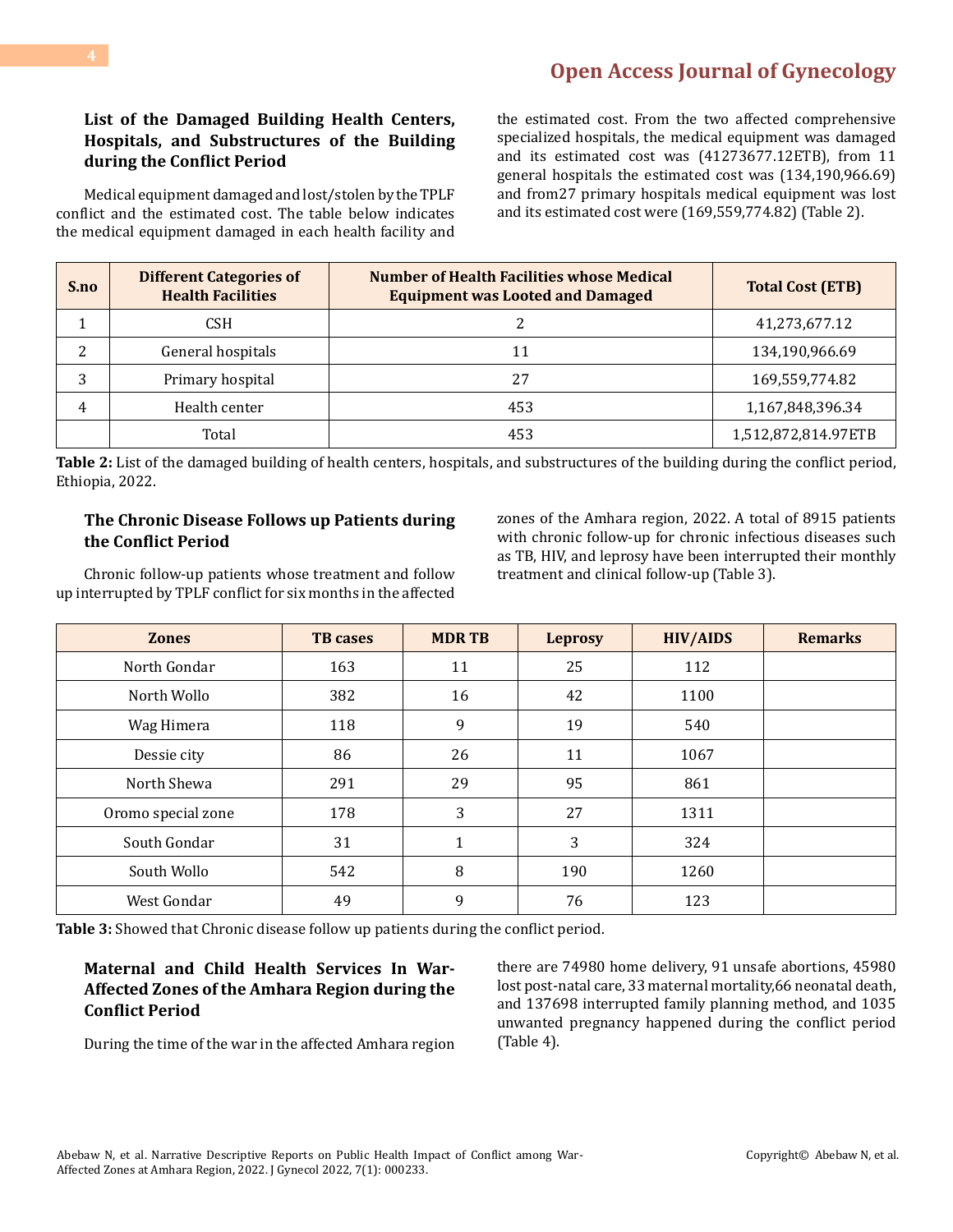| <b>Zones</b>       | Home<br>delivery | <b>Unsafe</b><br>abortion<br>occurred | Post-<br>natal<br>care<br>lost | <b>Maternal</b><br>mortality | <b>Neonatal</b><br>death | Family<br>planning user<br>interrupted | <b>Unwanted</b><br>pregnancy |
|--------------------|------------------|---------------------------------------|--------------------------------|------------------------------|--------------------------|----------------------------------------|------------------------------|
| North Gondar       | 1363             | $\theta$                              | 363                            | 2                            | $\mathbf{1}$             | 8112                                   | 38                           |
| North Wollo        | 28822            | 16                                    | 8822                           | 9                            | 6                        | 45100                                  | 343                          |
| Wag Himera         | 2118             | 9                                     | 2118                           | 5                            | 4                        | 2540                                   | 168                          |
| Dessie city        | 2986             | 12                                    | 2986                           | 3                            | 3                        | 34067                                  | 123                          |
| North Shewa        | 2291             | 22                                    | 291                            | 2                            | 22                       | 9861                                   | $\Omega$                     |
| Oromo special zone | 6178             | 3                                     | 178                            | $\theta$                     | $\theta$                 | 1311                                   | 87                           |
| South Gondar       | 5331             | 1                                     | 5331                           | 3                            | 3                        | 3324                                   | 86                           |
| South Wollo        | 23542            | 29                                    | 23542                          | 8                            | 27                       | 31260                                  | 178                          |
| West Gondar        | 2349             | 9                                     | 2349                           | $\mathbf{1}$                 | $\theta$                 | 2123                                   | 12                           |
| Total              | 74980            | 91                                    | 45980                          | 33                           | 66                       | 137698                                 | 1035                         |

**Table 4:** showed that Maternal and child health services in war-affected zones of the Amhara region during the conflict period.

## **Discussion**

This study was conducted to describe the public health impact of the TPLF war in the Amhara region. And the study included all affected zones of the region. Because the war in the Amhara region of Ethiopia by Tigrayan has started on Oct. 2021. It has brought enormous damage to the health system. And this assessment aimed to describe the occurrence of public health impact following the Tigray people liberation front (TPLF) conflict in the Amhara region of the nine affected zones. Due to this conflict within a short period; 45% of hospitals among hospitals in the region and 51.7% of health centers among total health centers of the region were damaged. Overall, 51% of government health facilities were damaged and looted. This resulted from morethan16 million people suffering due to a lack of any type of health services for more than three months and this has resulted in the occurrence of too many communicable and noncommunicable diseases incidence. In general, the war altered both rates of change and absolute health outcomes for the worse which is supported in the study conducted in Sri Lanka [3]. If there were strong early warnings and alerts by the regional DRM and national DRM there was a probability of reducing the damage to the health system [1]. However, the limited capacity of the DRM created an opportunity for the TPLF to deliberate destruction, vandalization, and looting of the entire health system in the affected zones of the region. This is in line with a study conducted in sub-Saharan Africa [6].

 This war had great public health and economic loss. In the affected health facilities, different types of medical equipment were destroyed, looted, and stolen.it results from a loss of medical equipment which has an estimated cost of

1,512,872,814.97 ETB based on the previously purchased estimate. This results from a need for an estimated budget of 19,634,779,165 ETB to recover and rehabilitate. This economic cost lowers the region as well as the country's GDP not only this it has substantial effects on both the revenue and expenditure sides of a country's public finances. This is in line with other studies conducted in sub-Saharan Africa on the economic impact of conflict [7]. Following the conflict women and children who lived in affected zones have lost essential health services. Some of the essential health services included; home delivery (74980), women were lost postnatal care (74,981), women lacking family planning services (137698), women faced unsafe abortion (91), unwanted pregnancy (735), pregnant women were lack ANC1st follows up (96789), about 17,764 pregnant or lactating women have been screened for malnutrition and 3,966 (22.3, gender-based violence (234), severe acute malnourished under five years children 27.7% (13,479) and moderate acute malnutrition 59.4% (16,963). This will result from an intergenerational effect on physiological growth and development; especially in children with malnutrition conditions throughout their lifetime. because household food insecurity is an important factor contributing to poor nutritional status among children during conflict and is associated with the risk of stunting and underweight in children and this has direct negative consequences in terms of disease and disability, brain development, educational attainment and income potential for individuals and communities [8,9]. Antenatal care for pregnant women is the most valuable maternal health service which helps to reduce maternal mortality by 42% [3]. In general neglecting essential maternal health services during the optimal period will increase the maternal mortality and morbidity alarmingly which is in line with a study conducted at Sub-Saharan Africa [6].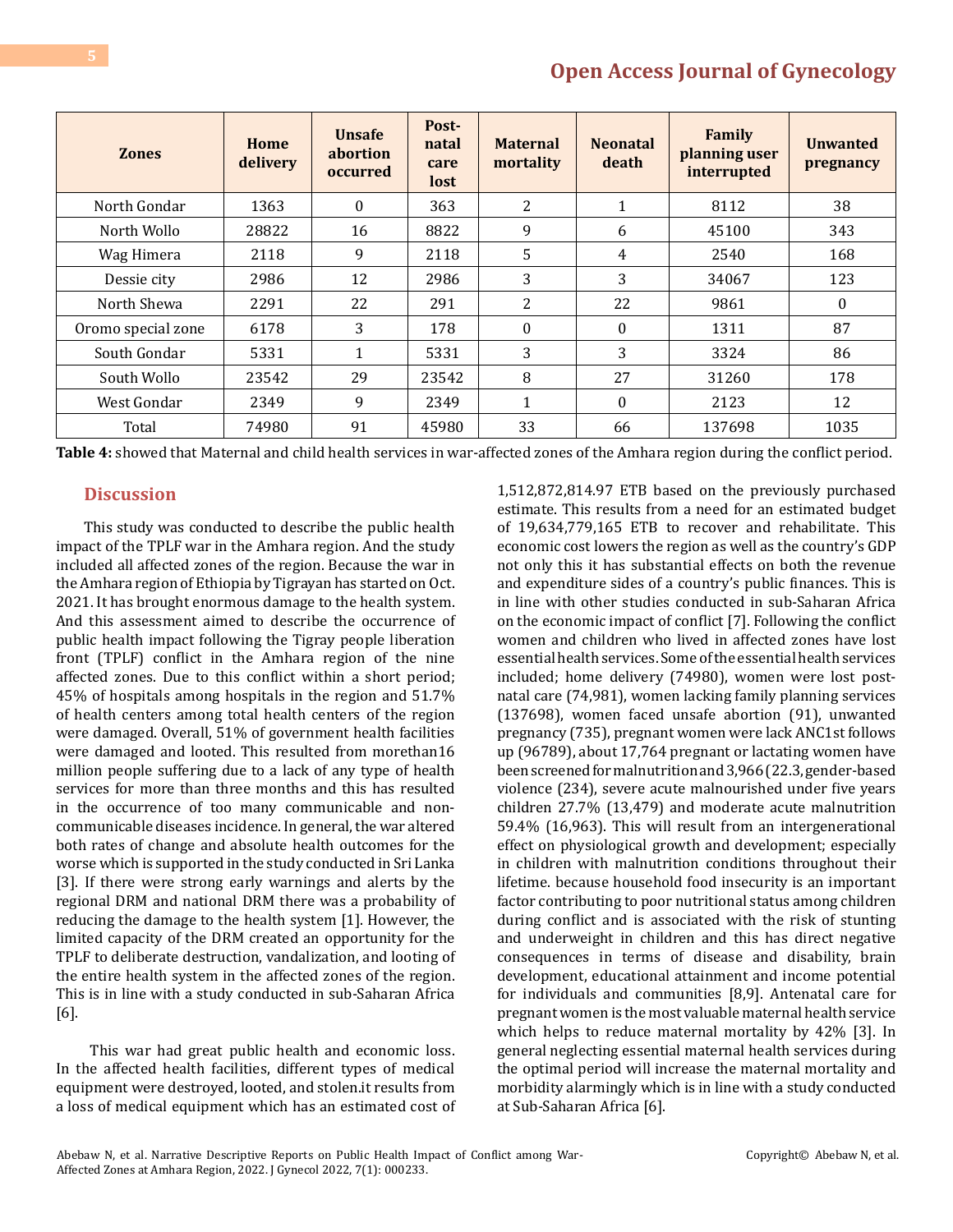Concerning chronic infectious disease treatment and follow-up; in the war-affected zones of the region, a total of TB (1840), MDR TB (91), leprosy (409), and HIV/AIDS (6698) cases have had treatment and monthly follow up interruption respectively. The treatment and follow-up interruption of infectious diseases especially HIV/AIDS implies an increased risk of death, opportunistic infections, virologic failure, resistance development, and poor immunological recovery among patients those who started and interrupted the followup and treatment supported by the study conducted [10,11]. Based on the major NCD of diabetes mellitus hypertension and mental health problem more than 5041, 5292 and 659 cases were interrupted their follow-up and treatment for three to six months respectively. Discontinue the use of antihypertensive have three times higher risk of cardiovascular mortality. In addition to this worsening of the current disease condition; increased uncontrolled hypertension, increases morbidity and mortality secondary to NCD in conflict-affected areas. This implication was supported by other studies conducted in Brazil and Ethiopia [12].

## **Limitations of this Study**

This study design uses secondary data so it has its own limitation of completeness and personal bias.

#### **Conclusion**

The displacement of healthcare manpower and damaged infrastructure will have a long-lasting consequence in rehabilitating the healthcare system of the region once. More than 50% of the region's health facilities were damaged and looted. And it needs more than 9 billion of the estimated cost to do recovering the basic health services on behalf of reconstructing and maintaining the demolished health facilities. Furthermore, the widespread use of rape and sexual harassment as a systemic weapon of the war. And too many chronic infectious disease patients interrupted their treatment and follow-up for more than six months. Therefore, it needs reestablishment of building and furnishing of all types of damaged health facilities. And designing comprehensive chronic follow-up patient tracing and relinking mechanisms and especially providing ongoing clinical evaluation. in addition to this providing comprehensive capacity building for the regional disaster risk management in case of risk assessment and early warning which is supported by advanced technology.

## **Declaration**

#### **Ethics Approval and Consent to Participate**

Notification and supporting letters were written to the Wollo University, College of Health Science and Medicine. Give

# **[Open Access Journal of Gynecology](https://medwinpublishers.com/OAJG)**

clear information about the participants. Participants have the right to give their opinion OF n, the right to withdraw, and refuse the interview at any time. In addition, written informed consent was also requested for their readiness to participate during the data collection period.

#### **Authors Contributions**

All authors made significant contributions to conception and design, acquisition of data, or analysis and interpretation of data; took part in drafting the article or revising it critically for important intellectual content; agreed to submit it to the current journal; gave final approval of the version to be published; and agree to be accountable for all aspects of the work.

#### **Acknowledgment**

We would like to thank the Amhara health bureau and Amhara zone, each Woreda health facility affected by the war for giving us clear and precise information about this research. We are also grateful to all those participating in the data collection process.

#### **References**

- 1. [Nayak DN, Solanki JB, Patel DC, Moliya DC \(2019\) Effect](https://www.ijset.net/journal/2436.pdf) [of human war and conflict on public healthcare. IJSET](https://www.ijset.net/journal/2436.pdf) [8\(6\): 1114-1119.](https://www.ijset.net/journal/2436.pdf)
- 2. [Devakumar D \(2014\) Conflict and health. Med Confl](https://www.tandfonline.com/doi/abs/10.1080/13623699.2014.887456) [Surviv 30\(3\): 213-214.](https://www.tandfonline.com/doi/abs/10.1080/13623699.2014.887456)
- 3. [Johnson SA \(2017\) The Cost of War on Public Health:](https://pubmed.ncbi.nlm.nih.gov/28081118/) [An exploratory method for understanding the impact of](https://pubmed.ncbi.nlm.nih.gov/28081118/)  [conflict on public health in Sri Lanka. PLoS One 12\(1\):](https://pubmed.ncbi.nlm.nih.gov/28081118/) [e0166674.](https://pubmed.ncbi.nlm.nih.gov/28081118/)
- 4. [Devkota B, Teijlingen VER \(2010\) Understanding effects](https://conflictandhealth.biomedcentral.com/articles/10.1186/1752-1505-4-20)  [of armed conflict on health outcomes: The case of Nepal.](https://conflictandhealth.biomedcentral.com/articles/10.1186/1752-1505-4-20)  [Confl Health 4\(1\): 1-8.](https://conflictandhealth.biomedcentral.com/articles/10.1186/1752-1505-4-20)
- 5. [Debarre A \(2018\) Hard to Reach: Providing Healthcare](https://www.ipinst.org/wp-content/uploads/2018/12/1812_Hard-to-Reach.pdf) [in Armed Conflict. IPI pp: 1-40.](https://www.ipinst.org/wp-content/uploads/2018/12/1812_Hard-to-Reach.pdf)
- 6. [Oladayo NA \(2019\) The impact of conflict on health](https://www.ajol.info/index.php/mjas/article/view/187375)  [outcomes: systematic evidence from sub-Saharan Africa.](https://www.ajol.info/index.php/mjas/article/view/187375) [Mgbakoigba J African Stud 8\(1\): 88-100.](https://www.ajol.info/index.php/mjas/article/view/187375)
- 7. [Fang X, Kothari S, Mcloughlin C, Yenice M \(2020\) The](https://www.imf.org/en/Publications/WP/Issues/2020/10/30/The-Economic-Consequences-of-Conflict-in-Sub-Saharan-Africa-49834) [economic consequences of conflicts in Sub-saharan](https://www.imf.org/en/Publications/WP/Issues/2020/10/30/The-Economic-Consequences-of-Conflict-in-Sub-Saharan-Africa-49834)  [Africa. IMF pp: 1-29.](https://www.imf.org/en/Publications/WP/Issues/2020/10/30/The-Economic-Consequences-of-Conflict-in-Sub-Saharan-Africa-49834)
- 8. [Carroll GJ, Lama SD, Brockman JLM, Escamilla RP \(2017\)](https://pubmed.ncbi.nlm.nih.gov/28916577/) [Evaluation of nutrition interventions in children in](https://pubmed.ncbi.nlm.nih.gov/28916577/) [conflict zones: A narrative review. Adv Nutr 8\(5\): 770-](https://pubmed.ncbi.nlm.nih.gov/28916577/)